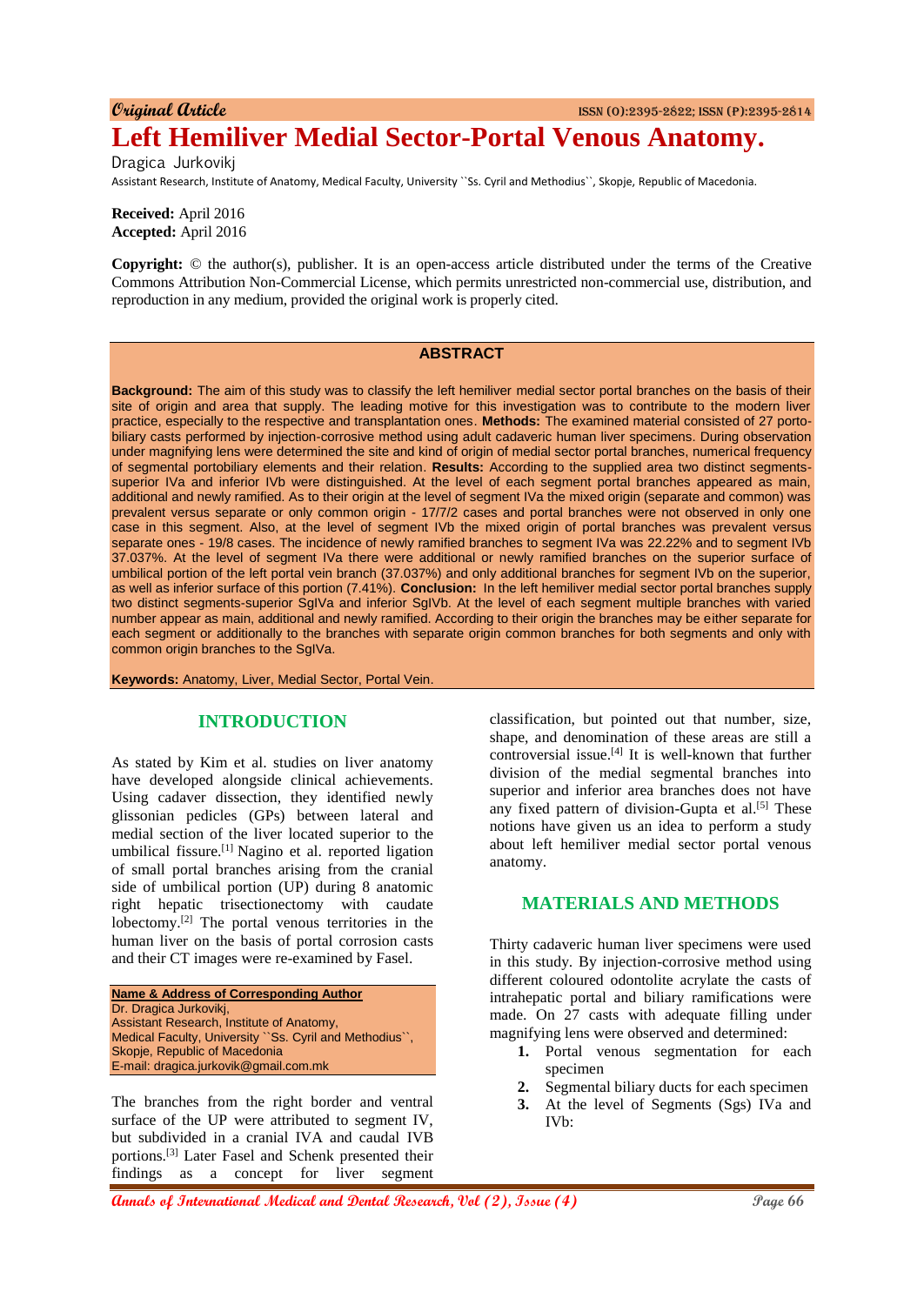- 3.1. The site of origin of main segmental portal branch, additional branches and newly ramified branches
- 3.2. Kind of origin, separate or common, of both segmental branches
- **4.** Numerical frequency of segmental portobiliary elements at the level of the left hemiliver medial sector
- **5.** Relation between numerical frequency of portal and biliary elements at the level of Sgs IVa and IVb

# **RESULTS**

According to the origin of portal branches that supply Sgs IVa and IVb main segmental branch, additional branches and newly ramified branches were determined for each segment. The second parameter of classification was the vascular area of branches i.e. whether they supply only one or both segments and separate and common origin of branches for Sgs IVa and IVb was determined.

Considering the mentioned criterion at the level of IVa segment the following origin of portal segmental branches was observed: 1) separate, 2) additionally to the separate origin a common origin with Sg IVb portal branches 3) only common origin with Sg IVb portal branches and 4) absence of portal branches for this segment.

**1.** The site of origin of segmental IVa portal branches in specimens with separate origin:

**a) Middle of right margin of Rex`s recessus (umbilical portion of left portal vein-UP)**: in specimen no. **I** one branch

**b) Main branch from the middle of right margin of UP and additional branches with different origin**: in specimen no. **III** one additional branch from beginning of right margin of UP, and in specimen no. **XIV** 3 *newly ramified* branches, the first from the middle of right half of superior surface of UP, the second from the beginning of right margin of UP and the third from the posterior margin of terminal part of transverse portion of left portal vein-(TP)

**c) Main branch from the terminal part of right margin of UP and additional branches with different origin**: in specimen no. **XIII** 7 additional branches, one from the middle of right half of superior surface of UP, one from the right margin of UP itself and one from its middle and four from the left side of right horn of UP

**d) Main branch from the right horn of UP and additional branches with different origin**: in specimen no. **VIII** one additional branch from the superior surface of beginning of right margin of UP [Figure 1]

#### **e) Superior surface of terminal part of TP:** in specimen no. **XVI** one branch

**f) Right horn of UP:** in specimen no. **XXX** one branch with right, right anterior and left posterior segmental terminal branches



**Figure 1**: On the inferior surface of case no.VIII it can be seen a separate origin of the main and 3 newly ramified branches to Sg IVb from the right horn of UP and additional branch from the middle of right margin, to Sg IVa main branch from the right horn and additional from the right margin of UP (arrow).

**2.** The site of origin of segmental IVa portal branches in specimens with separate and common origin with segmental IVb portal branches:

**a) Main branch from the middle of right margin of UP and additional branches with different origin**: in specimen no. **IV** one ascendant terminal branch from common branch originating from the middle of right margin of UP and 4 additional branches, one from the beginning of right margin of UP, and other from the superior surface of UP at the middle of terminal part, then from the middle of left half of UP and from the beginning part of right half of UP

#### **b) Main branch from the right horn of UP and additional branches with different origin**:

-in specimen no. **V** one ascendant terminal and one collateral branches from the main i.e. common branch originating from the right horn of UP and 8 additional branches to Sg IVa, 3 from the middle of right margin of UP and one from its inferior surface and 4 *newly ramified,* 2 from the middle of superior surface of UP and 2 from the middle of right half of UP [Figure 2].

-in specimen no. **VII** one ascendant terminal branch from the main i.e. common branch originating from the right horn of UP and 3 additional branches to Sg IVa, one from the middle of right margin of UP, then one from the terminal part of superior surface of UP, and one from the terminal part of superior surface of TP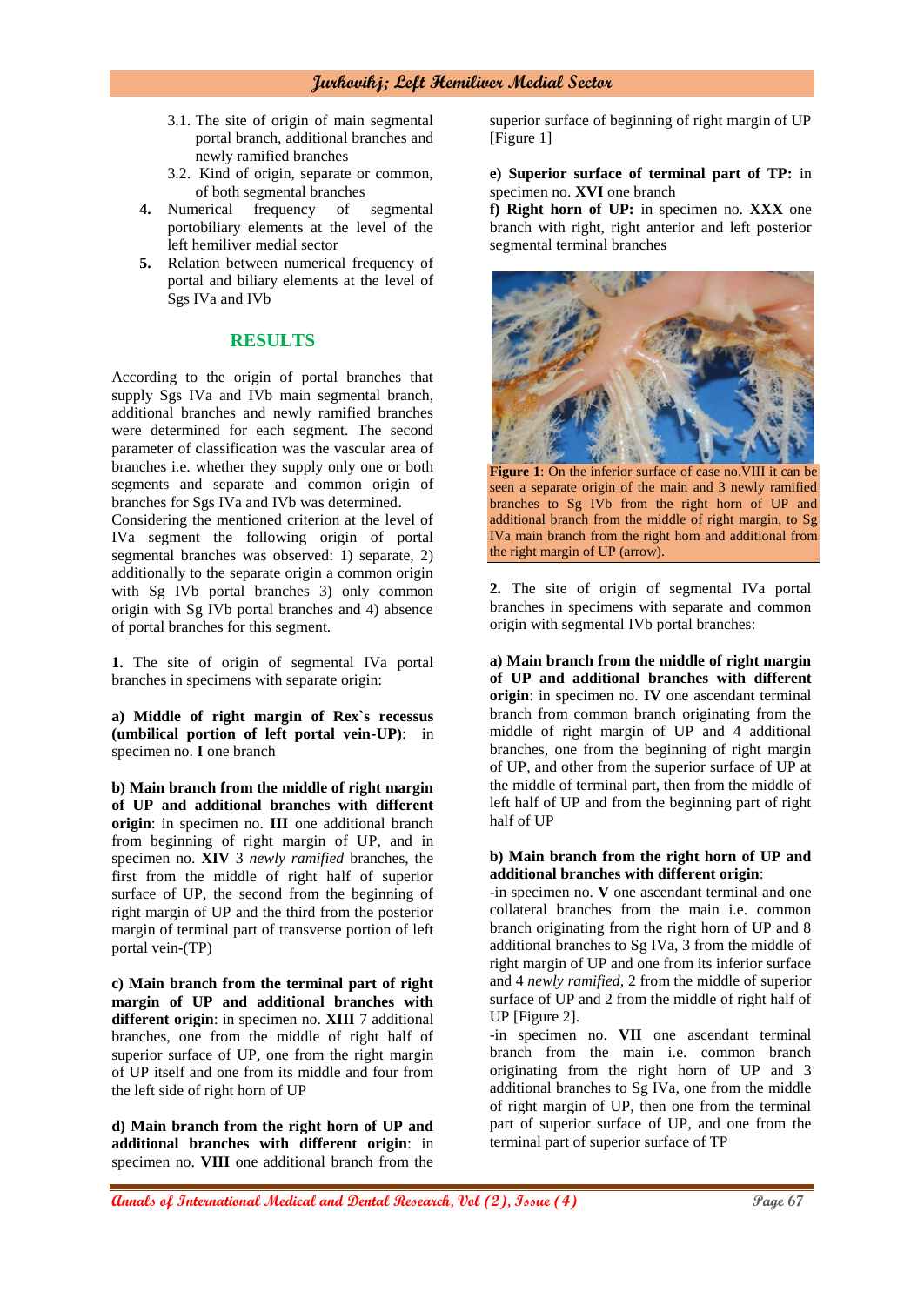

**Figure 2**: On the superior surface of case no. V it can be seen a newly ramified branches on the superior surface of UP (arrows).

-in specimen no. **IX** one ascendant terminal branch from the main i.e. common branch originating from the right horn of UP and other one ascendant terminal branch from the common branch originating from the ending middle of UP and 2 additional branches to Sg IVa, one from the terminal part of right margin of UP, and the second from its superior surface and 2 *newly ramified* from the terminal part of superior surface of TP

-in specimen no. **X** 2 ascendant terminal branches from the 2 common branches originating from the right horn of UP and 5 additional branches to Sg IVa, one from the beginning and 2 from the middle of right margin of UP, as well as 2 *newly ramified,*  one from the middle of superior surface of UP and the other from the middle of right margin of UP [Figure 3].



**Figure 3**: On the superior surface of case no. X it can be seen a newly ramified branches to Sg IVa on the superior surface of UP (arrows).

-in specimen no. **XII** one ascendant terminal branch from the main i.e. common branch originating from the right horn of UP and additional branch from the middle of right margin of UP

-in specimen no. XV 2 ascendant terminal branches, one right superior and the other left superior from the main i.e. common branch originating from the right horn of UP and 4

additional branches, one from the middle of inferior surface of right margin of UP, 2 from the superior surface of UP at the middle of terminal part and from the middle of right margin and one collateral from the branch originating from the medial third of superior surface of TP

-in specimen no. **XX** a stem of the main i.e. common branch originating from the anterior side of right horn of UP as well as one ascendant collateral from the second common branch originating from the right horn of UP and 4 additional branches to Sg IVa, from the right margin of UP, then from the beginning and terminal part of superior surface of right margin of UP and from the middle of superior surface of TP

-in specimen no. **XXII** a branch to Sg IVa originating from the right horn of UP that gave origin to one collateral for Sg IVb and additional branch to Sg IVa from the terminal part of anterior margin of superior surface of TP

-in specimen no. **XXIIIa** left terminal branch of the main i.e. common branch originating from the right horn of UP and a second common branch originating from the right horn of UP, one ascendant terminal branch from the collateral to Sgs IVa+IVb and another one collateral and 2 additional branches to Sg IVa, from the right margin of UP and from the beginning of right margin of superior surface of UP.

-in specimen no. **XXIV** 2 collaterals from the anterior i.e. common branch originating from the right horn of UP and 6 additional branches to Sg IVa, 2 from the middle and one with 2 collaterals from the inferior surface of right margin of UP and one from the terminal part of right margin of superior surface of UP

-in specimen no. **XXV** an ascendant terminal branch and 2 collaterals from the main i.e. common branch originating from the right horn of UP and 3 additional branches to Sg IVa, one from the initial part of right margin of UP, and one from the initial part of right margin of superior surface of UP and one *newly ramified* from the middle of right margin of UP

-in specimen no. **XXVI** left and right collaterals from the branch to Sg IVb originating from the anterior side of right horn of UP and one additional branch to Sg IVa from the initial part of superior surface of right margin of UP

-in specimen no. **XXVII** an ascendant terminal branch from the main i.e. common branch originating from the right horn of UP and one additional branch to Sg IVa from the terminal one third of superior surface of TP

-in specimen no. **XXVIII** 2 ascendant terminal branches, the first one from the main i.e. common branch originating from the right horn of UP and the second one from the collateral to Sgs IVa+IVb originating from the anterior surface of the common branch, and a collateral to Sg IVa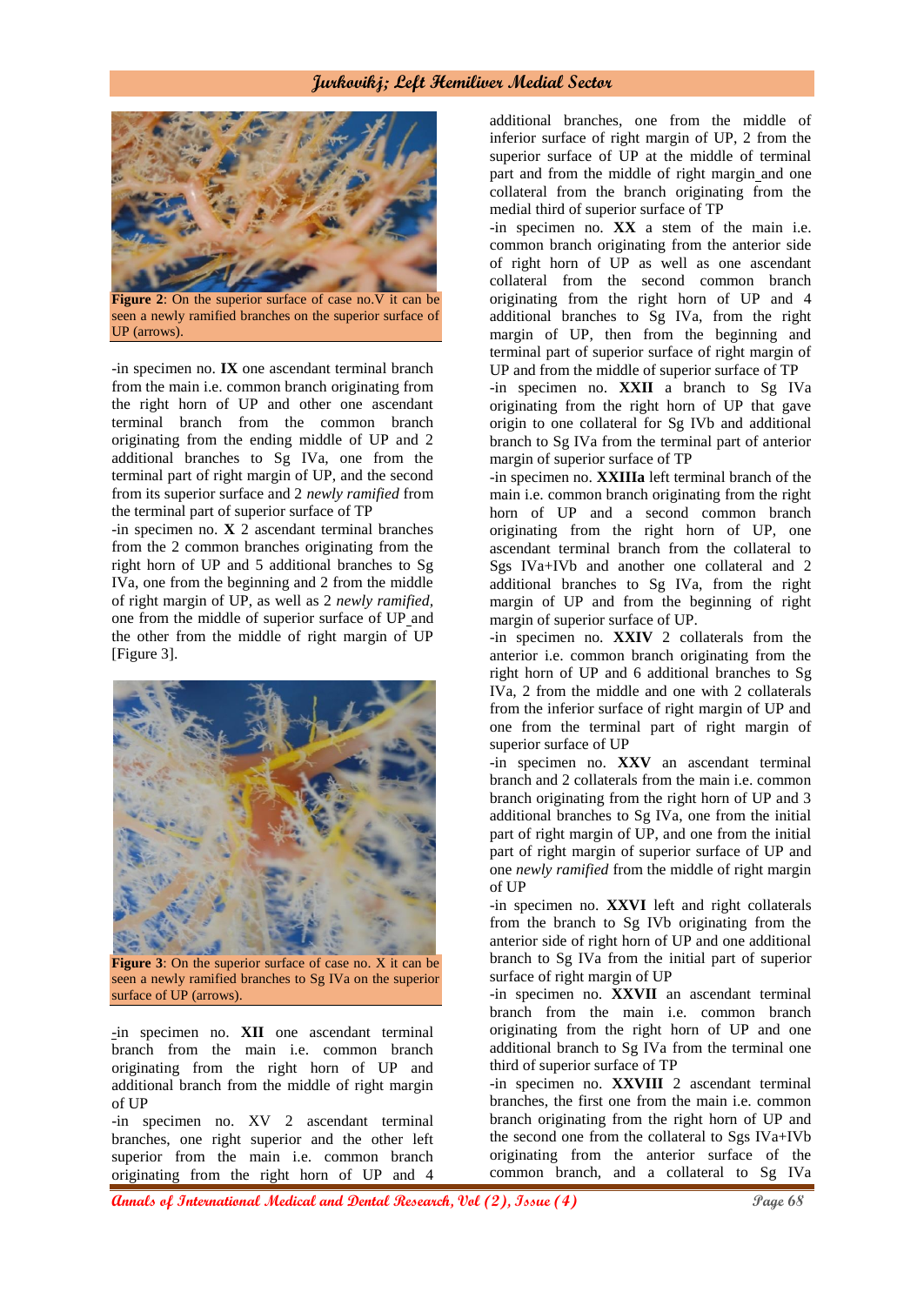originating from the posterior margin of the common branch and additional branch to Sg IVa from the middle of superior surface of right margin of UP

-in specimen no. **XXIX** a collateral to Sg IVa from the right margin of branch to Sg IVb originating from the right horn of UP and additional to Sg IVa left and right terminal branches and collaterals of branch originating from the superior surface of terminal part of anterior margin of UP

#### **c) Main and additional branches from medial branch of TP trifurcation into Sg II branch, lateral branch to Sg III and medial branch to Sg IV**

-in specimen no. **XXI** 3 collaterals from the branch to Sg IVa originating from the common branch which was a collateral of medial branch and additional branch from the superior surface of medial branch and 2 *newly ramified,* one from the posterior surface of medial branch and the other one from the right margin of lateral branch

3. The site of origin of segmental IVa portal branches in specimens with common origin alone with segmental IVb portal branches:

-in specimen no. XI one ascendant terminal branch and some collaterals from common branch originating from the right horn of UP

-in specimen no. XVIII one collateral from the branch to Sg IVb originating from the right horn of UP

4. Absence of Sg IVa portal branches in specimen no. II

Considering the mentioned criteria at the level of IVb segment the following origin of portal segmental branches was noted: 1) separate and 2) additionally to the separate origin a common origin with Sg IVa portal branches.

1. The site of origin of segmental IVb portal branches in specimens with separate origin:

**a) Right horn of UP:** in specimen no. **II** four branches

#### **b) Main branch from the right horn of UP and additional branches with different origin**:

-in specimen no. **I** 4 additional branches, the first one from anterior and the second one from posterior surfaces of the right horn of UP, the third from the terminal part of right margin of UP and the fourth from the ending middle of UP

-in specimen no. **VIII** 2 additional branches, the first one from the right horn of UP and the second one from the middle of right margin of UP and 3 *newly ramified* from the posterior side of right horn of UP [Figure 1]

-in specimen no. **XIII** 2 additional branches, the first one from the posterior surface of right horn of UP and the second one from the angle between UP and TP

-in specimen no. **XIV** 4 additional branches, one from the right horn of UP and 2 from its posterior side, and one from the terminal part of right margin of UP and 2 *newly ramified,* the first one from the middle of inferior surface of right margin of UP and the second one from the superior surface of terminal part of right margin of UP

-in specimen no. **XVI** 5 additional branches, 2 from the right horn of UP and 2 from its posterior side, as well as one from the ending middle of UP and one *newly ramified* from the anterior margin of TP -in specimen no. **XXX** 7 additional branches, one from the right horn of UP, 3 from the ending middle of UP as well as 3 from inferior surface of the ending middle of UP

c) Anterior and posterior branches from the right horn of UP and additional branches with different origin: in specimen no. III 2 additional branches to Sg IVb, the first one from the middle of inferior surface of UP and the second one from the lateral third of anterior margin of TP

2. The site of origin of segmental IVb portal branches in specimens with separate and common origin with segmental IVa portal branches:

#### **a) All branches from the right horn of UP:**

-in specimen no. V a descendant terminal branch from the main i.e. common branch and 4 additional branches to Sg IVb from the right horn of UP [Figure 4]



**Figure 4**: On the inferior surface of case no. V it can be seen originating of all branches to Sg IVb from the right horn of UP including a main i.e. common branch (arrow) and additional branches to Sg IVa.

-in specimen no. XXV a descendant terminal branch from the main common branch and 3 additional branches to Sg IVb, one from left and 2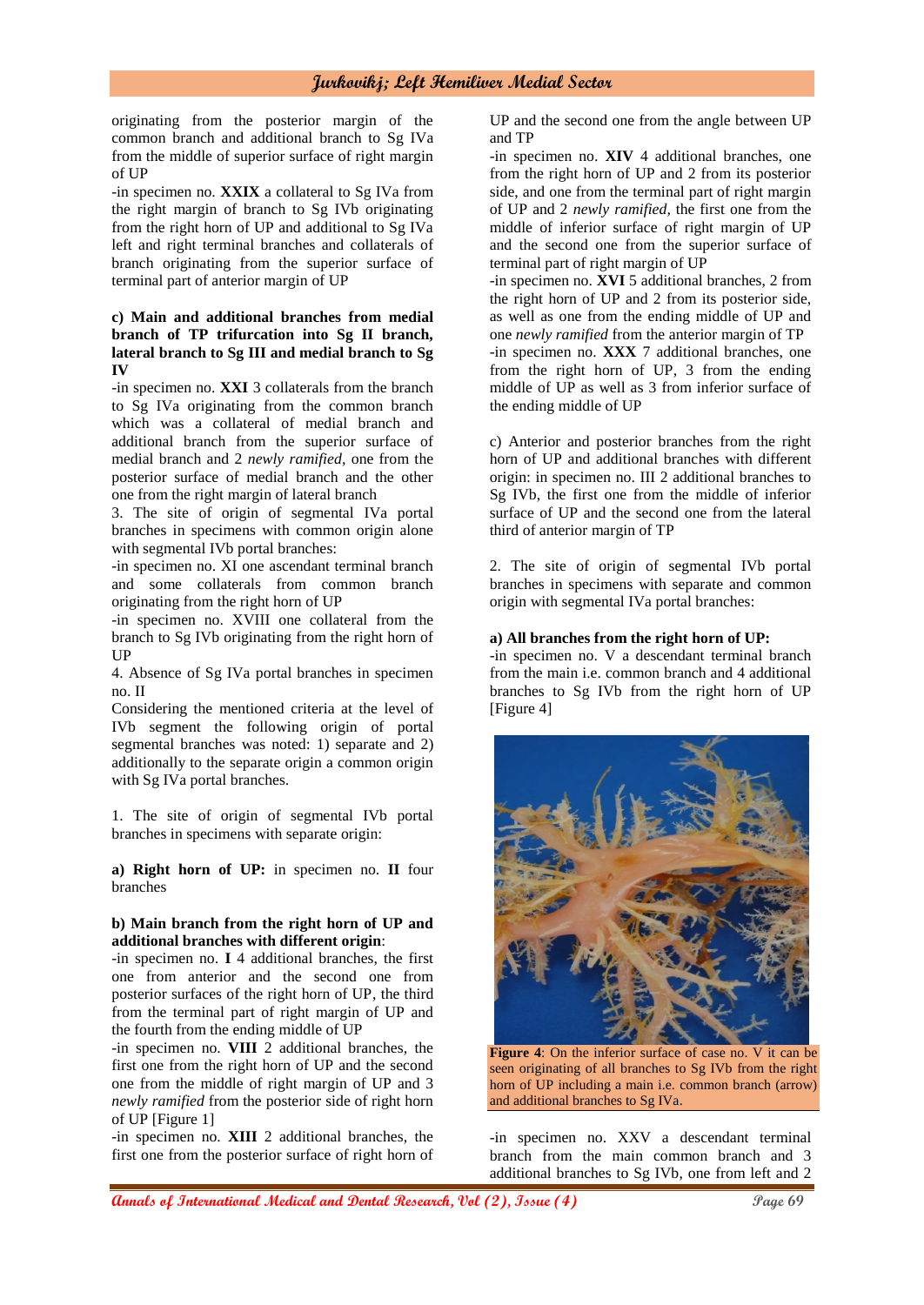from posterior side of the main branch and 4 *newly ramified,* 3 from the anterior and one from the right side of main branch

#### **b) Main branch from the right horn of UP and additional branches with different origin**:

-in specimen no. **IV** a stem and a collateral of branch to Sgs IVa+IVb originating from the middle of right margin of UP and 4 additional branches, one from anterior side of right horn of UP and 2 from its posterior side, and one from the beginning of right margin of UP

-in specimen no. **VII** a descendant terminal branch from main i.e. common branch originating from the right horn of UP and a collateral to Sg IVb from ascendant terminal branch to Sg IVa and one additional branch to Sg IVb from the ending middle of UP

-in specimen no. **IX** 2 descendant terminal branches, the first from the main i.e. common branch originating from the right horn of UP and the second one from the common branch originating from the ending middle of UP and 2 additional to Sg IVb from posterior side of the right horn of UP and 2 *newly ramified* from the ending middle of UP

- in specimen no. **X** 2 descendant terminal branches, the first one from the main i.e. common branch originating from the right horn of Up and the second one from the second common branch originating from the right horn of UP and 4 additional branches to Sg IVb, 2 from the right horn of UP and 2 from the terminal part of right margin of UP and one *newly ramified* from the right horn of UP

- in specimen no. **XI** 2 descendant branches from the main i.e. common branch originating from the right horn of UP and 4 additional branches to Sg IVb, 2 from posterior side of the right horn of UP, one from initial and one from terminal part of the right margin of UP and one *newly ramified* from the terminal part of right margin of UP

- in specimen no. **XII** a descendant terminal branch from the main i.e. common branch originating from the right horn of UP and a collateral from the branch to Sg IVa originating from the middle of right margin of UP and 5 additional branches to Sg IVb, 3 from the ending middle of UP, some of which oriented to the right, one from the beginning of right margin of UP and one from the middle of anterior margin of TP

- in specimen no. **XV** 5 additional branches, 4 from the ending middle of UP and one from the inferior surface of right margin of UP

-in specimen no. XVIII main branch and 3 additional branches, one from the ending middle of UP, then one from the posterior side of right horn of UP and one from the inferior surface of right margin of UP

-in specimen no. **XX** 4 collaterals from the 2 common branches, the first one originating from the right horn of UP and the second one from the anterior side of right horn of UP and 5 additional branches to Sg IVb, one from the beginning and 3 from the terminal part of right margin of UP and one from the inferior surface of lateral third of TP

-in specimen no. **XXII** one collateral from branch to Sg IVa originating from the right horn of UP and 4 additional branches to Sg IVb, 2 from the right horn of UP and 2 from the middle of anterior margin of TP

-in specimen no. **XXIII** a right terminal branch and 2 collaterals from left terminal branch from the common branch originating from the right horn of UP and a descendant terminal branch and 2 collaterals from the second common branch originating from the right horn of UP and 4 additional branches to Sg IVb, 3 from posterior side of the right horn of UP and one from the right margin of UP

-in specimen no. **XXVI** a common branch from the anterior side of right horn of UP and 4 additional branches, 2 from the terminal part of superior and inferior surfaces of right margin of UP and 2 from the posterior side of right horn of UP

-in specimen no. **XXVII** a descendant terminal branch from the main i.e. common branch originating from the right horn of UP and 6 additional branches to Sg IVb, 4 from the inferior surface and 2 from the superior surface of UP and one *newly ramified* from terminal part of the right margin of UP

-in specimen no. **XXVIII** a descendant terminal branch and 5 collaterals from the common branch originating from the right horn of UP and the other one descendant terminal branch from collateral of common branch and 3 additional branches to Sg IVb, the first one from anterior and the second one from posterior side of the right horn of UP and one *newly ramified* from the right margin of UP

-in specimen no. **XXIX** a main branch to Sg IVb originating from the right horn of UP which gave origin to branch for Sg IVa and 3 *newly ramified*  from terminal part of the right margin of UP

#### **c) Medial branch of trifurcation of TP**

-in specimen no. XXI a terminal branch from common branch originating from the medial branch and 3 additional branches to Sg IVb, one from the anterior margin of TP and 2 from the right portal vein branch originating from anterior margin and posterior surface

#### **d) Anterior and posterior branch from the right horn of UP and additional branches to Sg IVb with different origin**

-in specimen no. XXIV 54 additional branches, two from the terminal part of inferior surface of UP, one from the ending middle of UP, one from the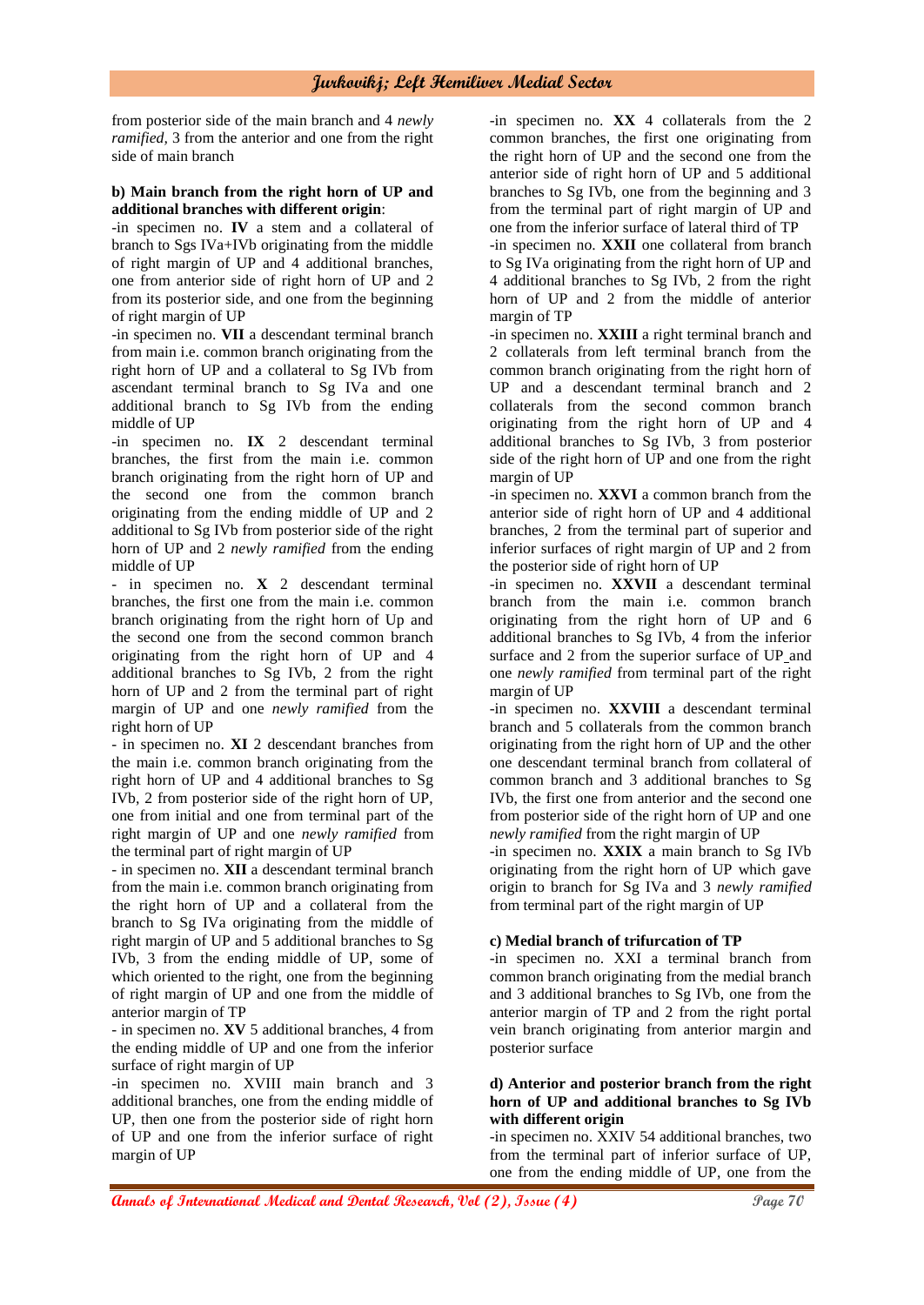superior surface of ending middle of UP and one from the beginning of anterior margin of TP.

Numerical frequency of segmental portobiliary elements at the level of the left hemiliver medial sector was as follows:

Sg IVa-no. of portal branches, (range)mean (0-10), 3.9

Sg IVa-no. of segmental ducts, (range)mean (0-8), 4.0

Sg IVb-no. of portal branches, (range)mean (3-10), 5.9

Sg IVb-no. of segmental ducts, (range) mean (2- 11), 4.9

At the level of Sg IVa: an equal relation was found in 15/27 cases; a different relation with predominant number of biliary ducts was found in 7/27 cases and a different relation with predominant number of portal branches was found in 4/27 cases.

At the level of Sg IVb: an equal relation was found in 4/27 cases; a different relation with predominant number of biliary ducts was found in 5/27 cases and a different relation with predominant number of portal branches was found in 18/27 cases.

# **DISCUSSION**

The results obtained have shown that in the left hemiliver medial sector there were, except in one case, portal branches in varied number and different origin to two distinct parenchymal areas-Sg IVa and Sg IVb.

At the level of Sg IVa the mixed origin (separate and common with Sg IVb portal branches) was prevalent versus separate or only common origin (17/7/2 cases) and only once Sg IVa portal branches were not observed. This manner of classification has not been previously reported. Couinaud pointed out that for the existence of posterior branches in Sg IV from many pedicles that during transversal division at the level of the hilum are being interrupted. Concerning resection of Sg IV Couinaud thought that quadrate lobe resection was not possible and that anatomical resection of the posterior portion was extremely difficult due to a highly variable number and origin of posterior pedicles.[6]

Sg IVa portal branches in specimens with separate origin originated mainly at the level of the right margin of UP, followed by the right horn of UP and rarely at the level of TP. In specimens with mixed origin there were 1 to 2 common branches and in majority of them there was 1 ascendant terminal branch-4 cases, then additionally to the terminal branch several collaterals-4 cases, rarely either 2 ascendant terminal branches-2 cases or additionally to the 2 terminal branches 1 to 2 collaterals-2 cases, only 1 to 2 collaterals-4 cases, more collaterals-1

case and in only 1 case it was a branch to Sg IVa. In this manner of origin additional branches to Sg IVa most frequently originated from the right margin of UP, as well as superior surface of UP at the level of its right margin even from its inferior surface, then from its terminal part, at its middle, right or left half. Also, origin from the superior surface and anterior margin of terminal part of TP was observed as well as from the left side of the right horn of UP. In specimens with only common origin the origin was from the right horn of UP.

Similar to our results regarding origin are Couinaud`s findings.[7] Gupta et al. showed medial segmental veins originating from the right side of  $UP.$ [5]

Despite previously mentioned traditional Sg IVa portal branches, newly ramified branches were observed on 6/27 casts(22.22%). Their number ranged from 1 to 4, and their origin was from the middle of right margin of UP or its beginning, middle of superior surface of UP or its right half and from the terminal part of superior surface or posterior margin of TP. In specimen no. XXI, which was an anatomical rarity, these branches originated from the main medial and lateral branches.

Kim et al.<sup>[1]</sup> performed a dissection study with an aim to determine whether portal vein branches (P4 days) exist, as they were described by Nagino et al. on the cranial side of UP. They identified "New GPs" based on the umbilical fissure in a very high percent 30/31-96.8%, of which 20/31-64.5% were IVa New GPs.[2]

In general, in our examined material branches on the superior surface of UP were found in 10/27 cases (37.037%). Their number ranged from 1 to 4 in 7/10 cases as additional branches and in the remaining 3/10 as newly ramified branches.

Also, at the level of Sg IVb the mixed origin of portal branches was prevalent versus separate one (19/8 cases) and common origin alone was not found. As to the origin of portal branches in specimens with separate origin in all cases an origin from the right horn of UP mainly as a main branch to Sg IVb-6/8 cases was observed, then as an anterior and posterior branches and only once all branches originated from this site. In this manner of origin, there were a variable number of additional branches, which originated from the right horn itself, especially as multiple branches from its posterior side and rarely from its anterior side. The more frequent site of origin to these branches were the ending middle of UP, and right margin of UP, but rarely the anterior margin of TP and angle between UP and TP. In specimens with separate and common origin similar to the cases with separate origin all branches originated from the right horn of UP in 2/19 cases (10.5%), then origin of main branch from the right horn of UP and additional branches with different origin in 154/19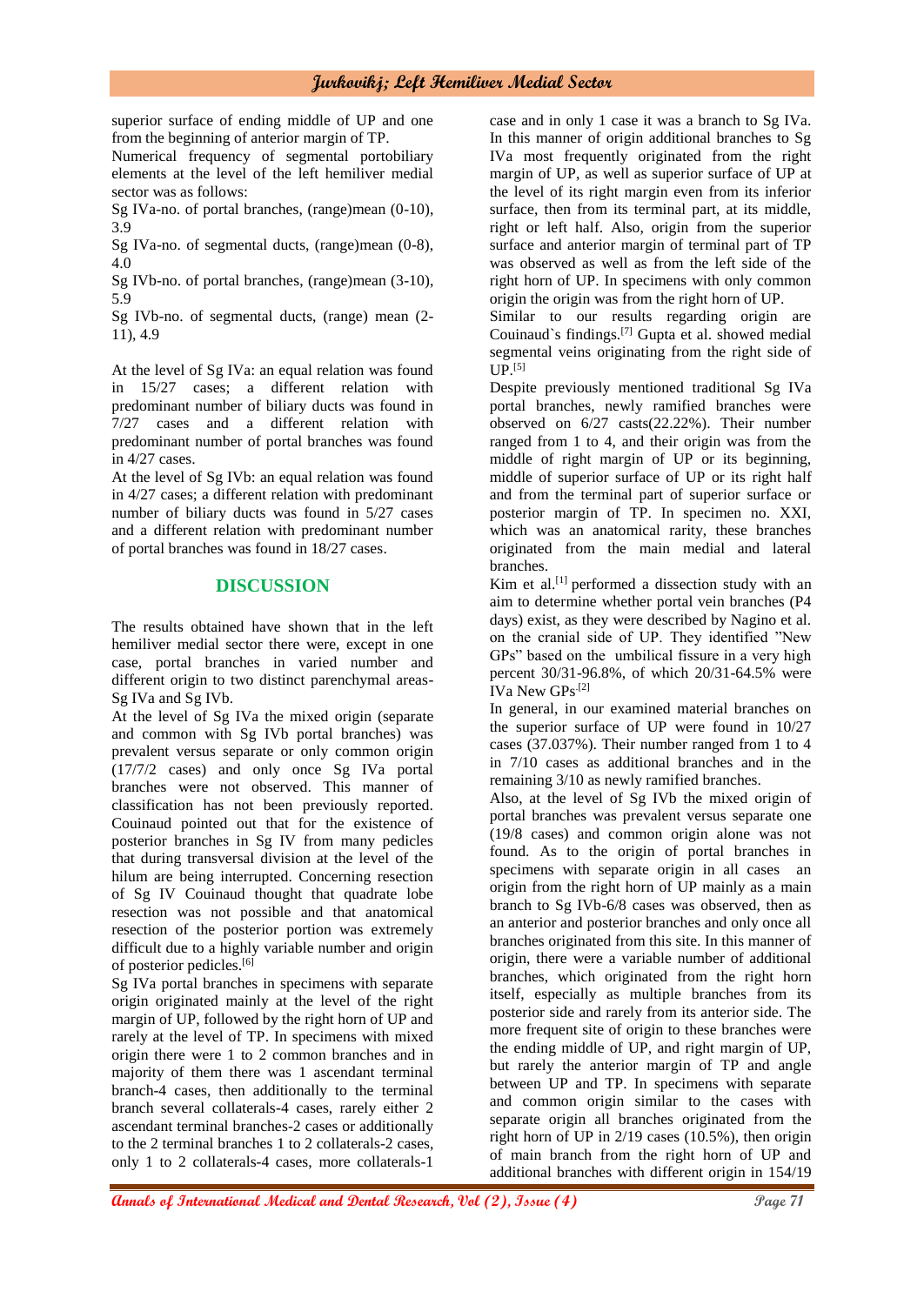cases (78.90%), and in 1 case anterior and posterior branches from the right horn of UP and additional branches with different origin were found. The last case was with one medial branch originating from terminal trifurcation of TP. As to the origin of common branches 1 common branch originated from the right horn of UP in 10/19 cases (52.63%) and from the middle of right margin of UP only in 1/19 cases (5.26%), and 2 common branches in 7/19 cases (36.84%), of which 5 originated from the right horn of UP while in 2 cases the first from the right horn of UP and the second from the middle of right margin of UP or from the ending middle of UP. The total number of common branches was from 1 to 7 because additionally to the descendant terminal branches there was a variable number of collaterals. In this manner of origin, additional branches to Sg IVb originated from the right horn of UP, especially from its posterior side as multiple branches and very rare from its anterior side. The other more frequent site of origin was the terminal part of right margin of UP but origin was observed even from its beginning. Also, these branches originated in variable number from the ending middle of UP and rarely from the terminal part of UP, anterior margin and inferior surface of TP, anterior margin of right portal vein branch and from the main branch itself.

At the level of Sg IVb newly ramified branches in 10/27 cases (37.037%) were observed. Their number ranged from 1 to 4, originating more frequently from the terminal part of right margin of UP and rarely from the right horn of UP, common branch from the right horn or anterior margin of TP. Kim et al. found a similar number of newly identified branches (0-4) with an incidence of 77.4%-24/31.[1]

As to the branches on the UP only additional branches to Sg IVb were found, originating from the terminal part or ending middle of UP at the superior, as well as inferior surface in 2/27 cases (7.41%).

In Couinaud's study $[8]$  of the intrahepatic portal vein venous pedicles to SgIV were multiple from 1 to 13, more frequently from 6 to 9 whereas branches on the superior surface of UP varied from 1 to 4 with an incidence of 85/103 (82.52%). But, there was no specimen without vein that originated from the right horn and sometimes this horn was pedicle of venous bouquet that permitted a unique ligature.

According to Gupta et al. there were either 2  $(21\%)$ , 3 (40%), or 4 (39%) branches to Sg IVb.<sup>[5]</sup>

On the basis of the determined relationship between number of segmental portal branches and segmental ducts it may be concluded that number of portal branches was prevalent at the level of Sg IVb. Probably the observed differences were due to the different manner of ramification, fibroobliterative changes and compensatory regeneration.

The obtained results with classified origin of portal branches, as well as their differentiation into main, additional and newly ramified branches present a contribution of basic anatomy to the surgical liver practice. The main current problem of this practice is the Future Liver Remnant-FLR and small-forsize syndrome. The human liver regeneration follows after hepatic resection<sup>[9,10]</sup> and during development and disease. $[11]$  This capacity of the liver to regenerate contributed to introduction of preoperative procedures that stimulate liver hypertrophy. During right hepatectomy Farges et al. assessed the impact of liver hypertrophy of the FLR induced by preoperative Portal Vein Embolization-PVE. The absence of hypertrophy of the non-embolized liver following successful PVE should be considered as an indicator of the inability of the liver to regenerate.<sup>[12]</sup>

According to Anaya et al. analysis of the degree of hypertrophy of the FLR after PVE (a dynamic test of liver regeneration) is a supplement to the analysis of the pre-PVE FLR volume (a static test). Whether PVE is indicated depends not by what will be removed but by what will remain after resection.[13]

### **CONCLUSION**

In the left hemiliver medial sector portal branches supply two distinct segments-superior SgIVa and inferior SgIVb. At the level of each segment multiple branches with varied number appear as main, additional and newly ramified. According to their origin the branches may be either separate for each segment or additionally to the branches with separate origin common branches for both segments and only with common origin branches to the SgIVa.

#### **REFERENCES**

- 1. Kim IG, Xu W, Wang HJ, Park YK, Kim BW. Variation or newly identified glissonian pedicles between the lateral and medial sections of the liver, using cadaver dissection. J Korean Surg Soc. 2013; 85(6): 261-8.
- 2. Nagino M, Kamiya J, Arai T, Nishio H, Ebata T, Nimura Y. Anatomic Right Hepatic Trisectionectomy (Extended Right Hepatectomy) With Caudate Lobectomy for Hilar Cholangiocarcinoma. Ann Surg. 2006; 243(1): 28-32
- 3. Fasel JH. Portal Venous Territories Within the Human Liver: An Anatomical Reappraisal. Anat Record. 2008; 291: 636-42
- 4. Fasel JH, Schenk A. Concepts for Liver Segment Classification: Neither Old Ones nor New Ones, but a Comprehensive One. J Clin Imaging Sci. 2013; 3: 48.
- 5. Gupta SC, Gupta CD, Arora AK. Intrahepatic branching patterns of portal vein. A study by corrosion cast. Gastroenterology. 1977; 72(No. 4, Part 1): 621-4.